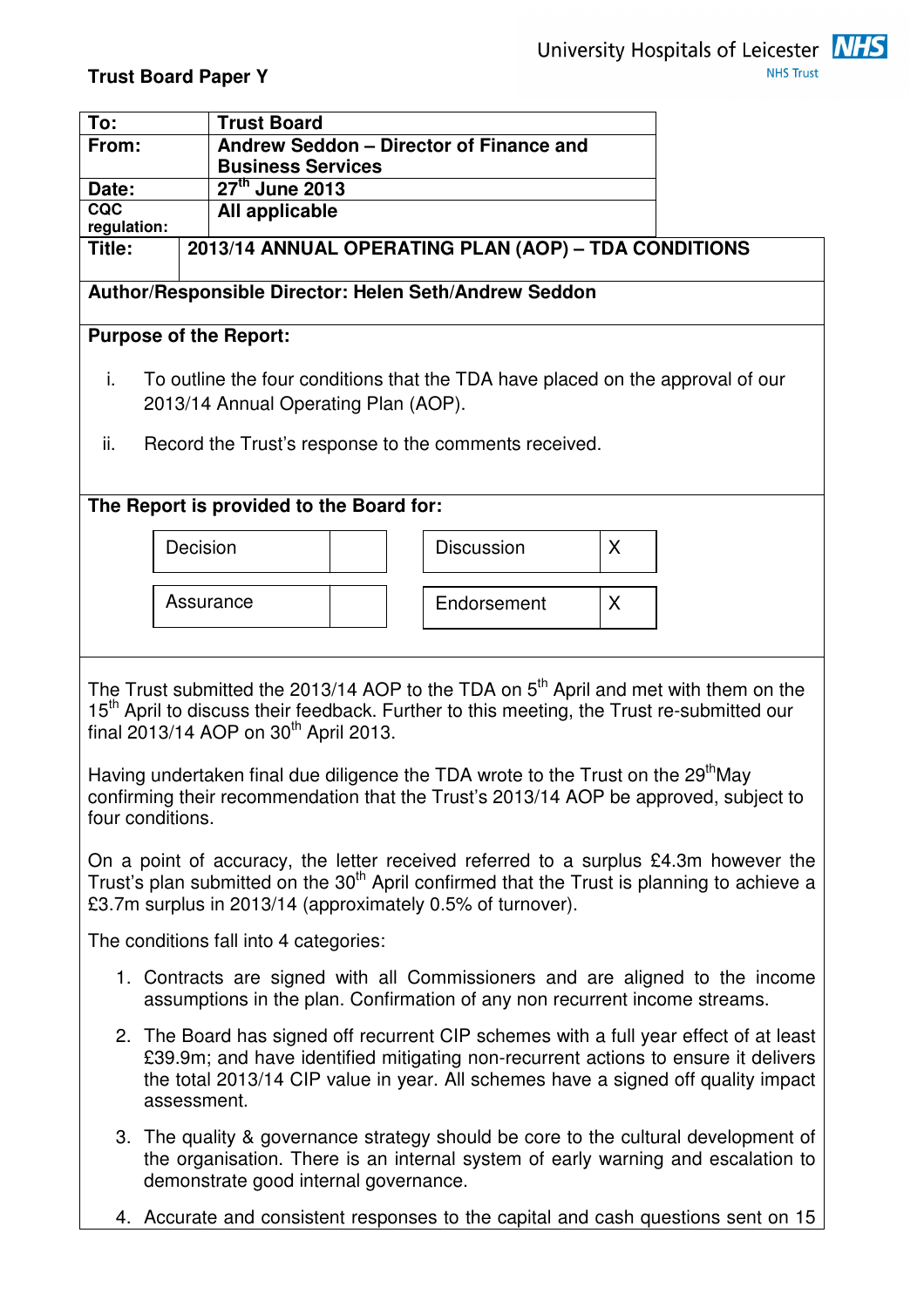or 16 May 2013, and a final financial plan submission, if requested.

The Trust has positively responded to the specific queries in each condition, making reference to Board endorsement and/or review as necessary.

| <b>Recommendations: The Trust Board are asked to:</b> |  |
|-------------------------------------------------------|--|
|-------------------------------------------------------|--|

**RECEIVE** this report

**NOTE** the four conditions that the TDA has placed on the approval of our 2013/14 AOP

**ENDORSE** the response to the comments received

| Previously considered at another corporate UHL Committee? |
|-----------------------------------------------------------|
|-----------------------------------------------------------|

| <b>Strategic Risk Register:</b>                           | Performance KPIs year to date: |  |  |  |  |
|-----------------------------------------------------------|--------------------------------|--|--|--|--|
| <b>Resource Implications (eg Financial, HR):</b>          |                                |  |  |  |  |
| <b>Assurance Implications:</b>                            |                                |  |  |  |  |
| <b>Patient and Public Involvement (PPI) Implications:</b> |                                |  |  |  |  |
| <b>Stakeholder Engagement Implications:</b>               |                                |  |  |  |  |
| <b>Equality Impact:</b>                                   |                                |  |  |  |  |
| <b>Information exempt from Disclosure:</b>                |                                |  |  |  |  |
| <b>Requirement for further review?</b>                    |                                |  |  |  |  |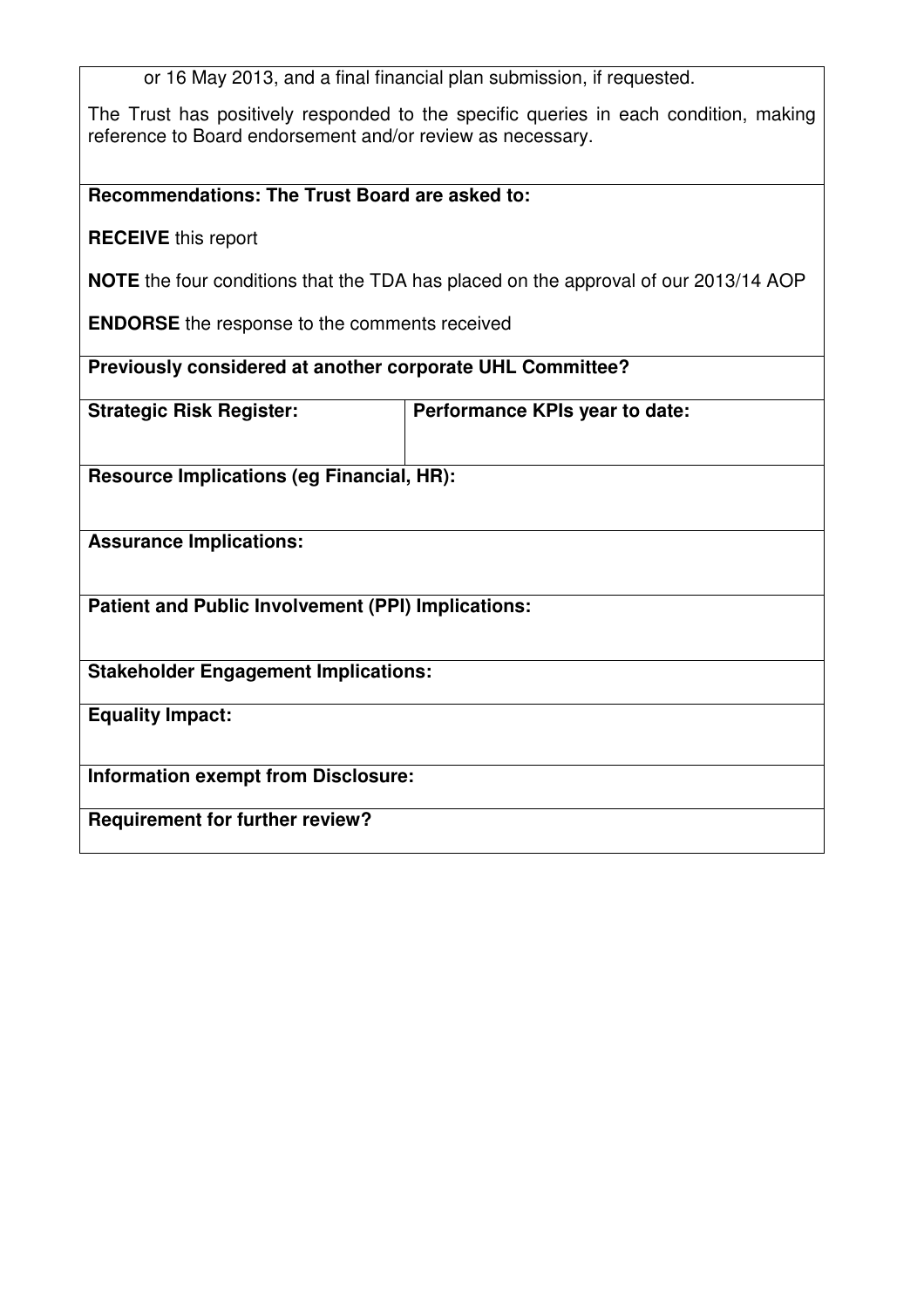# **UNIVERSITY HOSPITALS OF LEICESTER NHS TRUST**

| <b>REPORT TO:</b> | <b>Trust Board</b>                                                           |
|-------------------|------------------------------------------------------------------------------|
|                   | <b>REPORT FROM:</b> Andrew Seddon, Director of Finance and Business Services |
| <b>AUTHOR:</b>    | Helen Seth                                                                   |
| RE:               | 2013/14 Annual Operational Plan - TDA conditions                             |
| DATE:             | $27th$ June 2013                                                             |

## **1. PURPOSE**

The purpose of this paper is to:

- i. Outline the four conditions that the TDA have placed on the approval of our 2013/14 Annual Operating Plan (AOP).
- ii. Record the Trust's response to the specific comments received.

## **2. BACKGROUND**

The Trust submitted the 2013/14 AOP to the TDA on  $5<sup>th</sup>$  April and met with them on the 15<sup>th</sup> April to discuss their feedback. Further to this meeting the Trust re-submitted our final 2013/14 AOP on  $30<sup>th</sup>$  April 2013.

Having undertaken final due diligence the TDA wrote to the Trust on the 29<sup>th</sup>May confirming their recommendation that the Trust's 2013/14 AOP be approved, subject to four conditions.

The letter received referred to a surplus £4.3m however the plan submitted on the  $30<sup>th</sup>$  April confirmed that the Trust is planning to achieve a £3.7m surplus in 2013/14 (approximately 0.5% of turnover).

### **3. CONDITIONS AND RESPONSE**

The four conditions set by the TDA our outlined in the boxes below:

**3.1 The Trust has signed 2013/14 contracts with all commissioners that materially agree to the income figures in the plan; confirmation of all material non-recurrent income streams.** 

In response the Trust can confirm that:

- i. All clinical contracts for 2013/14 are signed.
- ii. The plan submitted did not reflect any material non recurrent income streams identified.
- iii. This excludes the reference to future strategic transitional support.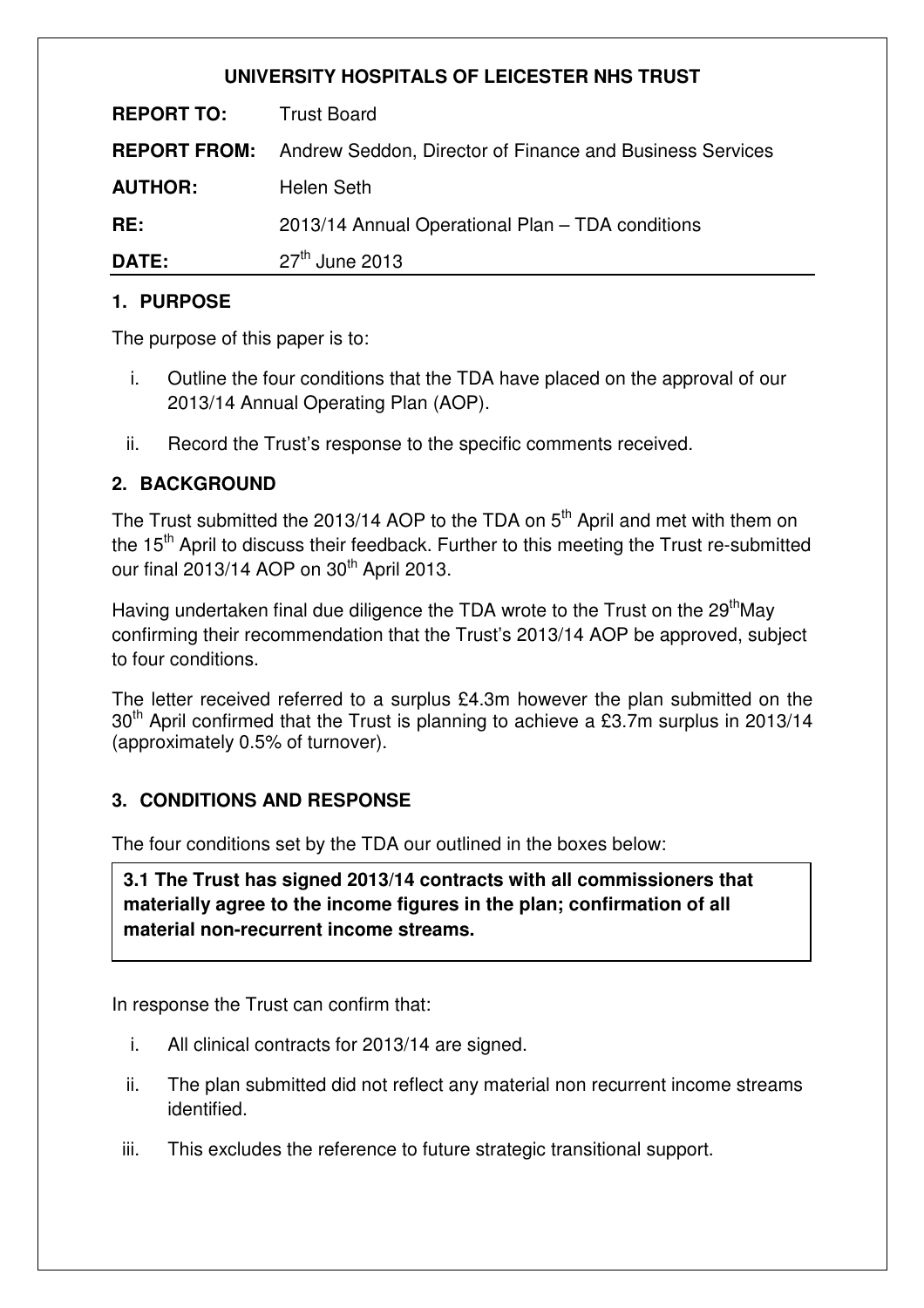**3.2 The Trust has identified and signed off at a Board meeting, recurrent CIP schemes with a full year effect of at least £39.9m; and have identified mitigating non-recurrent actions to ensure it delivers the total 2013/14 CIP value in year. All schemes have a signed off quality impact assessment that demonstrate any associated risks to patient safety are appropriately mitigated.** 

In response the Trust can confirm that:

- i. On the  $25<sup>th</sup>$  April, the Trust Board endorsed the 2013-14 Annual Operating Plan (minuted). Members considered the Trust's £40.4m cost improvement target for 2013-14 (5.6% of the total revenue base), the controls in place to safeguard patient quality and safety within cost improvement schemes and the process for independently reviewing any high value/high risk schemes with Commissioners.
- ii. There is a clearly defined process for CIP sign-off to guard against negative impact on quality and patient safety. A project initiation document is completed for each CIP scheme. This includes a risk, quality and safety impact assessment. All schemes are signed off by the respective Divisional Director and Head of Nursing prior to submission to the CIP Board.
- iii. A robust governance structure is in place to oversee the delivery of the CIP programme and to support the development of contingency plans to mitigate the risks associated with the non-delivery of planned savings.
- iv. The Executive Performance Board (chaired by Chief Executive) provides clear visibility and assurance on financial performance of CIPs. The Executive Performance Board reports through the Finance and Performance Committee (a sub-committee of the Board).
- v. The CIP Delivery Board (meets fortnightly, chaired by the Head of CIP Delivery or Finance Director), together with fortnightly confirm and challenge meetings with Divisions, provides a robust governance structure to ensure delivery is in line with plan. Where this is not the case, the delivery board provides scrutiny and support in the development of appropriate mitigating action.

**3.3 The quality & governance strategy should be core to the cultural development of the organisation. There is an internal system of early warning and escalation to demonstrate good internal governance is evident in the plan.** 

In response the Trust can confirm that:

i. The approach to cultural development is being tackled from several angles: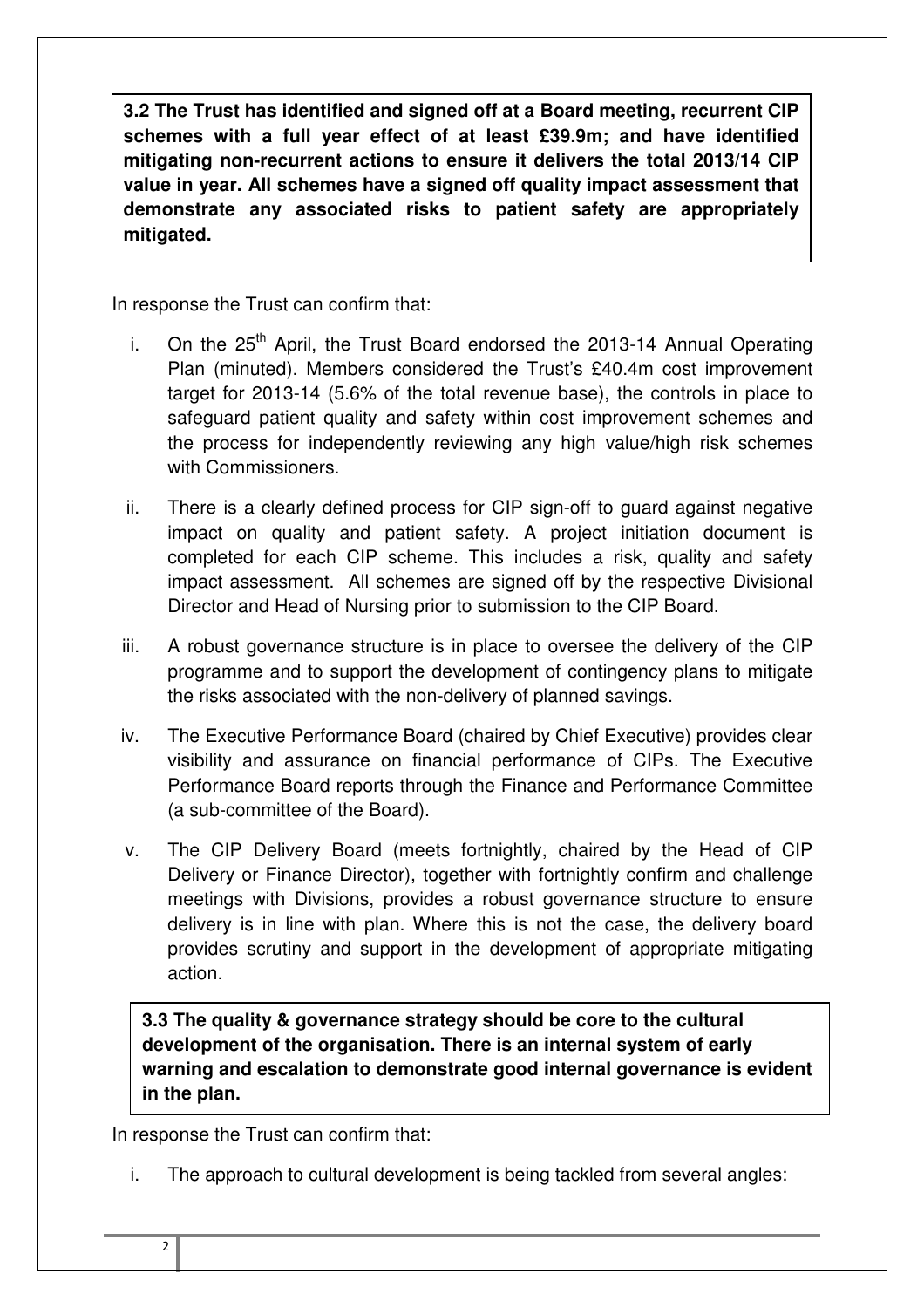ii. **Quality and Safety Commitment -** To deliver our vision of 'Caring at its best' the Trust has laid out an ambitious Quality and Safety Commitment. By 2016 we will aim to deliver a programme of quality improvements which will reduce mortality, avoid harm and deliver patient centred care.

A key priority for 2013/14 is to make progress against these goals. Improvement activities are coordinated through seven clinically led workstreams. Early progress has been noted in baseline data collection (tracking systems up and running) and patient recommendation scores (early success in X-ray turnaround times for the Emergency Department).

A robust governance structure is in place to support the delivery of the Quality and Safety Commitment, under the leadership of the Medical Director. Key performance indicators are monitored through the Quality and Performance reports, with updates on progress with the Quality and Safety Commitment being provided to the Quality Assurance Committee (QAC).

The Trust Board received and noted an update on the saving lives aspect of the Quality and Safety Commitment 2012-15 on the 25<sup>th</sup> April and will be receiving a further briefing at their June meeting.

- iii. **Organisational Development (OD) Plan including Listening into Action –** The Trust's OD priorities are being led through six work streams:
	- a. Live our values
	- b. Improve Two-way Engagement
	- c. Strengthen Leadership
	- d. Enhance Workplace Learning
	- e. Improve External Relationships and Workplace Partnerships
	- f. Encourage Creativity and Innovation, specifically LiA.

The Trust is focussing on a number of targeted priorities that are relevant to patients and staff; reflect local and national requirements and which we believe will have the most significant impact on delivering against these work streams.

The Trust Board will be receiving an update on the activities undertaken during the first quarter (April - June 2013) and the key actions planned for the next period, at the June Trust Board meeting.

iv. **Listening into Action -** UHL is a national pioneering organisation for the adoption of Listening into Action (LiA). During April / May six LiA Listening Events were held, hosted by the Chief Executive. Over 500 staff attended and the feedback was extremely positive. At these events a request was made for